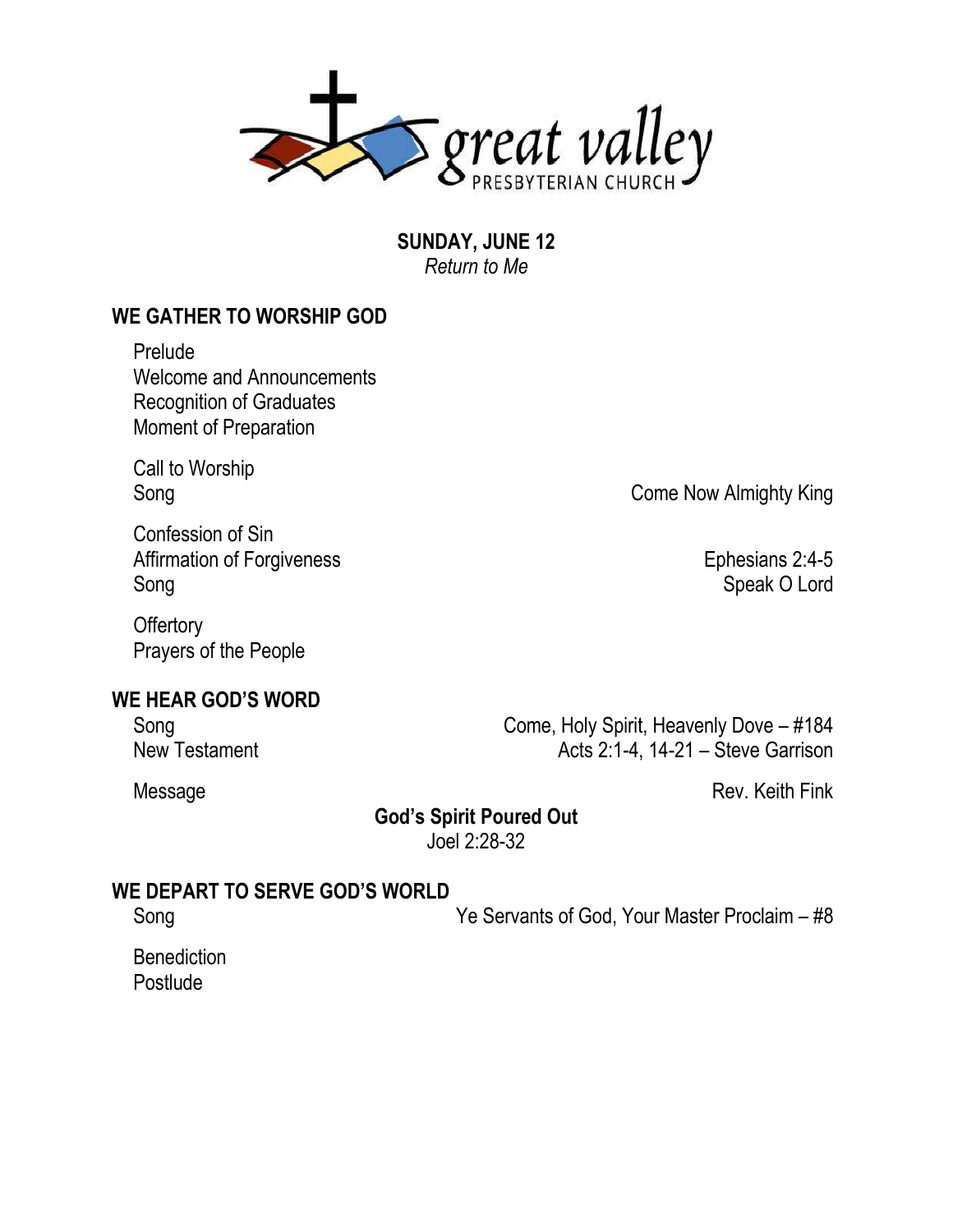## *Return to Me* **God's Spirit Poured Out** Joel 2:28-32

**Question:** How would we ever be equipped to walk rightly before God? How would we ever be convicted of our sin, led into the truth, given insight into God's agenda, and given words to speak?

#### **I. A Story to Begin: Moses in Numbers 11**

~ would that the Lord would put His Spirit on all God's people

#### **II. God Announcing His Intention to Do What Moses Longed For (28-29)**

#### **III. Wait a Minute, We've Heard this Before (Acts 2)**

 $\sim$  "Anyone who does not have the Spirit of Christ does not belong to him." (Rom. 8:9b)

#### **IV. The Great and Awesome Day of the Lord – Who will be Saved? (30-32**)

 $\sim$  "everyone who calls on the name of the LORD will be saved"

#### \*\*\*\*\*\*\*\*\*\*\*\*\*\*\*\*\*\*\*\*\*\*\*\*\*\*\*\*

**Point to Ponder:** Take some time to ponder the work of God's Spirit in our life. The Spirit regenerates us (Jn 3:6-7), empowers us with gifts (1 Cor. 12:4-7), testifies to our heart that we are God's children (Gal. 4:6), leads us (Gal. 5:18, 25), intercedes for us when we don't know what to pray (Rom. 8:11), convicts us (Jn.16:8), guides us into truth (Jn. 16:13), glorifies Jesus to us (Jn. 16:14), transforms us into the image of Christ (2Cor. 3:18), and gives us words to speak (Lk. 12:12).

**Next Week:** Next Sunday we will conclude our sermon series entitled *Return to Me* by considering **Joel 3:1-21 '**Valley of Decision.'

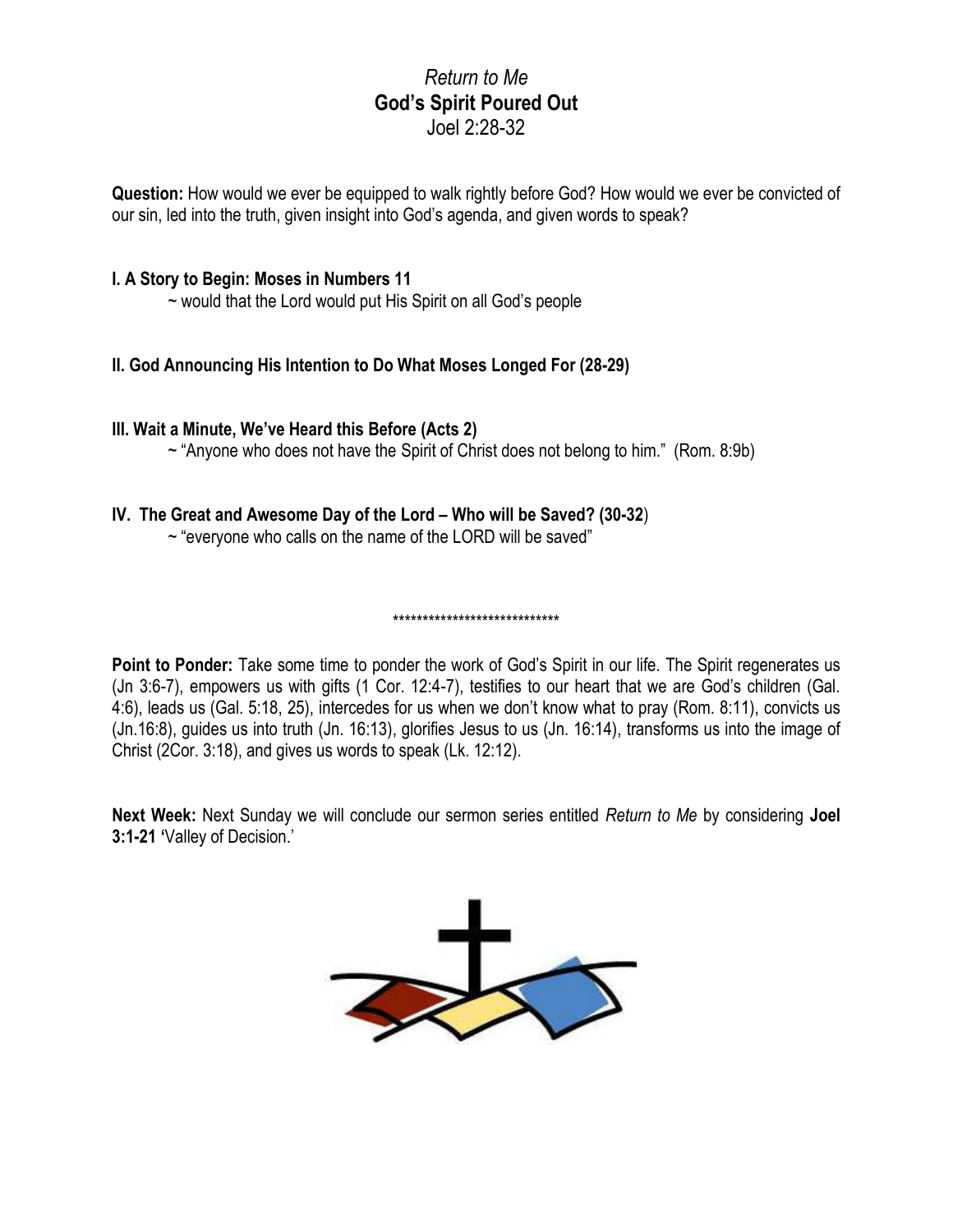# **Come Now Almighty King**

Come now Almighty King Help us Your name to sing We will declare Your praise Righteous in all Your ways Father all glorious, o'er all victorious Come and reign over us Ancient of Days

Come now incarnate Word Take up Your mighty sword Our humble prayers attend Faithful until the end Come and Your people bless And give Your Word success Lord of all righteousness on us descend

Come Holy Spirit come Your perfect will be done Brighten our darkened hearts Your precious life impart Guide us into Your truth So we might bear more fruit Fill us with more of You, Spirit of power

To the great One in Three Eternal praises be Timeless unchanging Lord Now and forevermore Your sovereign majesty May we in glory see And to eternity love and adore

Words by Martin Maddan and Bob Kauflin Music by John Spiro and Bob Kauflin © 2001 Sovereign Grace Praise CCLI #1026532

# **Affirmation of Forgiveness**

Ephesians 2:4-5

Because of his great love for us, God, who is rich in mercy, made us alive with Christ even when we were dead in transgressions – it is by grace you have been saved.

# **Speak O Lord**

Speak O Lord as we come to You To receive the food of Your holy word Take Your truth plant it deep in us Shape and fashion us in Your likeness That the light of Christ might be seen today In our acts of love and our deeds of faith Speak O Lord and fulfill in us All Your purposes for Your glory

Teach us Lord full obedience Holy reverence true humility Test our thoughts and our attitudes In the radiance of Your purity Cause our faith to rise Cause our eyes to see Your majestic love and authority Words of power that can never fail Let their truth prevail over unbelief

Speak O Lord and renew our minds Help us grasp the heights of Your plans for us Truths unchanged from the dawn of time That will echo down through eternity And by grace we'll stand on Your promises And by faith we'll walk as You walk with us Speak O Lord till Your church is built And the earth is filled with Your glory

Words and music by Keith Getty and Stuart Townend © 2005 Thankyou Music CCLI #1026532. Used by permission.